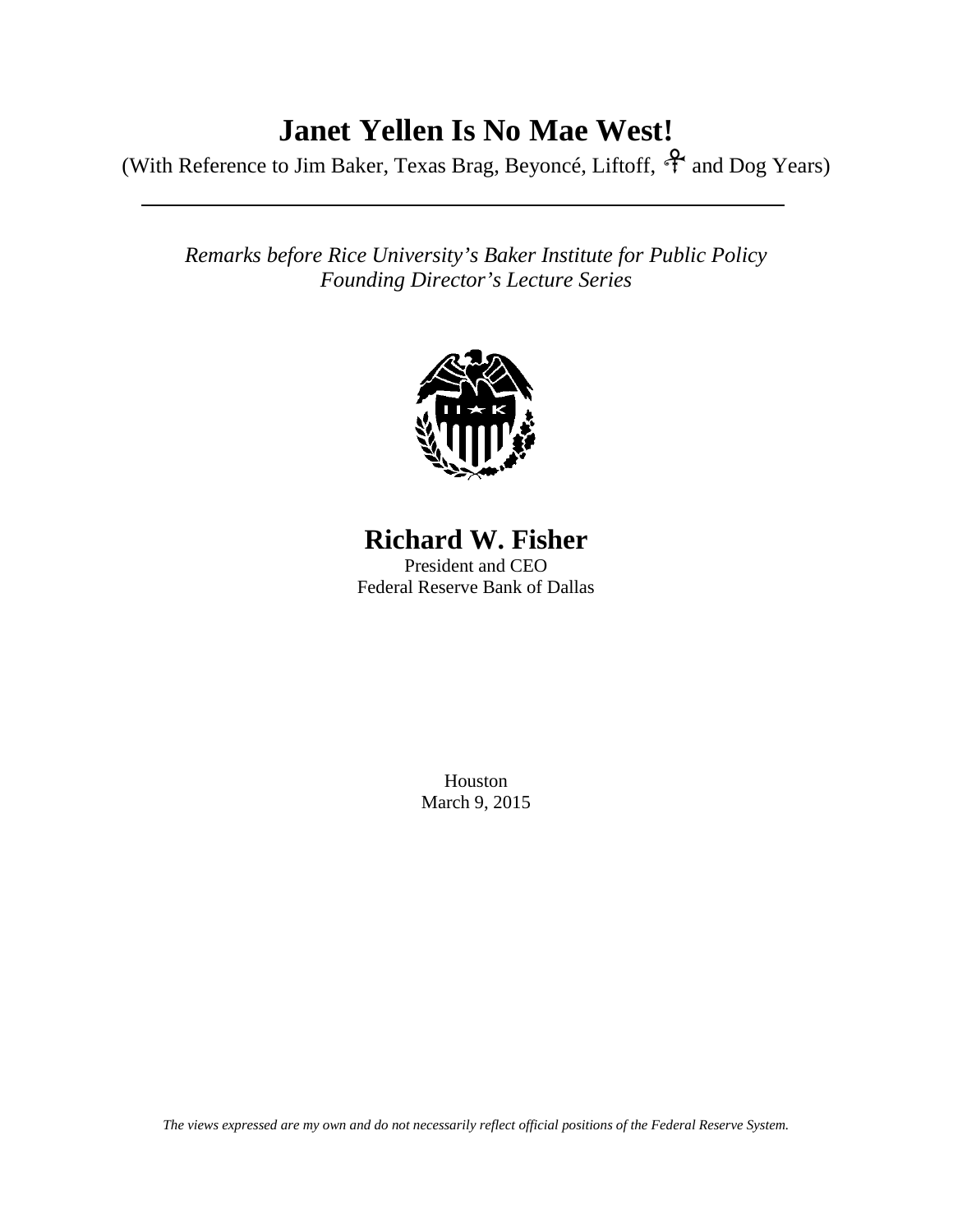### **Janet Yellen Is No Mae West!**

(With Reference to Jim Baker, Texas Brag, Beyoncé, Liftoff,  $\mathcal{F}$  and Dog Years)

#### **Richard W. Fisher**

Thank you, Mr. Ambassador (Ed Djerejian), for hosting me this evening. I am honored to have been chosen to give my last speech as a Federal Reserve official to the Baker Institute's Founding Director's Lecture Series.

Jim Baker is, himself, an institution; I admire him greatly. Few individuals in the history of this country—I think the only others may be George Shultz and the late Elliot Richardson—have held as many cabinet posts as Jim. And few are as loyal a friend.

Jim and I were cabin mates on an elk hunting trip on the high plains of Utah last fall. As you may know, he is a crack shot and a skilled hunter. We spent the first few hours after arrival at our campsite practicing at the range. While I missed every single shot, Jim effortlessly placed every one of his squarely in the bull's-eye, at every distance. And yet the next day, within an hour of our setting out in a light snow and bitter cold, on my very first shot, I dropped a big bull that had long evaded his ultimate fate. That bull's nickname was Hugh Hefner—he was old and always had a dozen or so cows with him. Hugh Hefner the elk had an impressive, wide-spread six by six point rack; he was a true trophy. I was proud of my little accomplishment and told Jim about it immediately and repeatedly through the day.

The next two days, Jim returned without firing a single shot. He said he "just couldn't find anything worth shooting." But I suspect that he held himself back simply to allow me to have my bragging rights for the trip. That's the kind of gentleman Jim Baker is. (Though I feel compelled to tell you he did not hold himself back in loudly winning the snoring contest we had in our cabin: In addition to all his accomplishments, including his kindness to neophyte hunters like me, Jim Baker should be on the list of the world's great snorers!)

#### **It Ain't Brag if It's True**

On the bragging rights front, I have thoroughly enjoyed using my perch at the Fed to spread the story of Texas' economic success. Last Friday, I shared some statistics about our state with an audience in Dallas.<sup>1</sup> Like this one: 1,605,576,000,000. Do you know what that represents? No, it is not the number of "likes" or followers that Houston native Beyoncé has on social media, although that number might be up there. If you place a dollar sign before it, \$1,605,576,000,000 is the estimated gross state product of Texas for 2014. One trillion, six hundred and five billion, five hundred and seventy-six million dollars. That is the amount of output Houstonians and their fellow Texans produced last year—roughly equivalent to the output of Canada, our great neighbor to the north.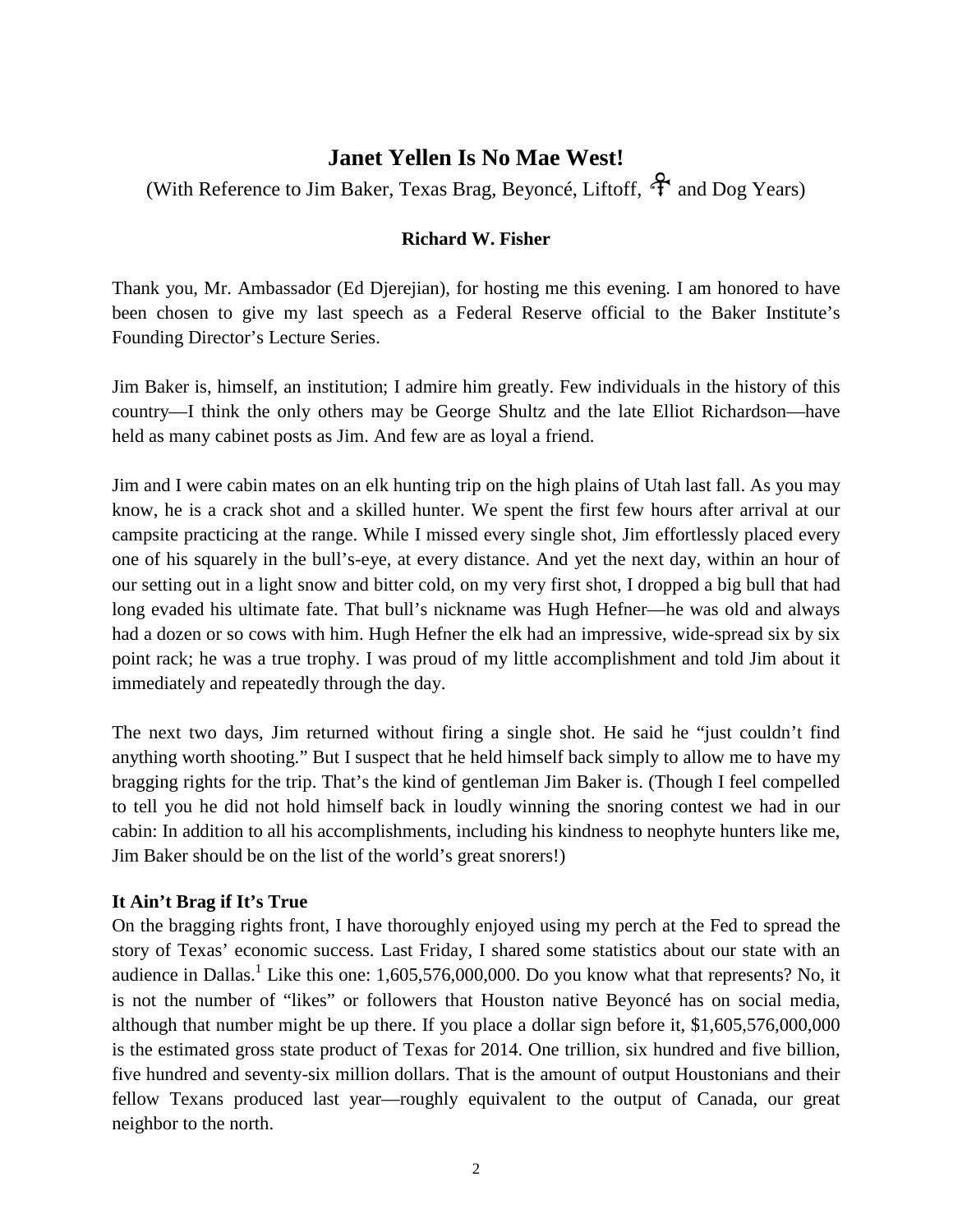# **1,605,576,000,000 \$**

## **2014 Texas Economic Output**  *(Estimated)*



There has been strong momentum building up to that number. Just since I came to the Dallas Fed in 2005, my staff estimates that the real Texas economy has grown by \$382 billion, or 36 percent. That increment equates to adding more than the entire output of Norway, my mother's homeland and now one of the world's richest nations measured on a per capita basis.

To put Texas in global perspective, my staff put together this tongue-in-cheek map of the United States that compares the output of each state of the union with an international counterpart.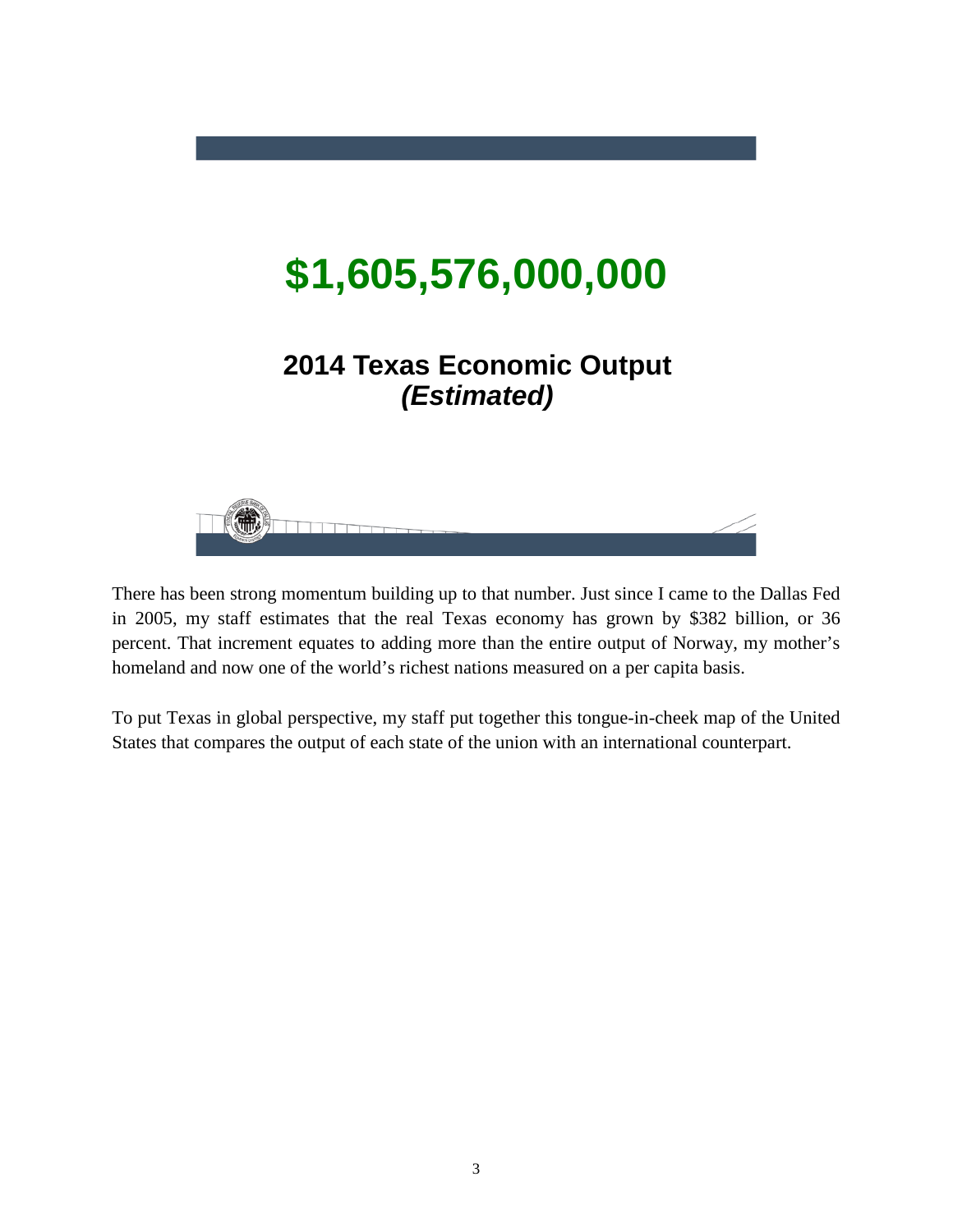

I am not sure my friends in Rhode Island—whose wonderful Bryant University awarded me an honorary doctorate last June—will much appreciate their output being compared to that of the Democratic Republic of the Congo. Or that another cabinet member named Richardson—Bill Richardson, who went on to become governor of New Mexico—will like seeing that New Mexico produces the economic equivalent of Serbia. Or that my colleagues in New York will cotton to having the same output level as Iran. But there you are: Texas is the second-largest economic engine in the country, behind only California. But I rather like pointing out that California can be compared to Italy, for unless it corrects its course of over-taxation and regulation, it will surely end up with an economy very much like that of the *Repubblica Italiana*.

#### **U.S. Economic Landscape**

Now enough of the Texas braggadocio, even though it happens to be true. This is my final speech at the Fed and I want to address some of the more pressing issues facing my counterparts on the Federal Open Market Committee (FOMC) in the months ahead.

First, it helps to put the size of the U.S. economy in perspective. In 2014, the U.S. produced \$17.4 trillion in goods and services. Just since I arrived at the Dallas Fed 10 years ago, the U.S. has increased its total level of real output approximately \$2.2 trillion. In sum, the U.S. is a huge, muscular economy.

What is the muscle *tone* of our economy? Where are we presently in terms of growth and from the perspective of the Federal Reserve's dual mandate of maintaining price stability and providing the monetary conditions to underwrite full employment?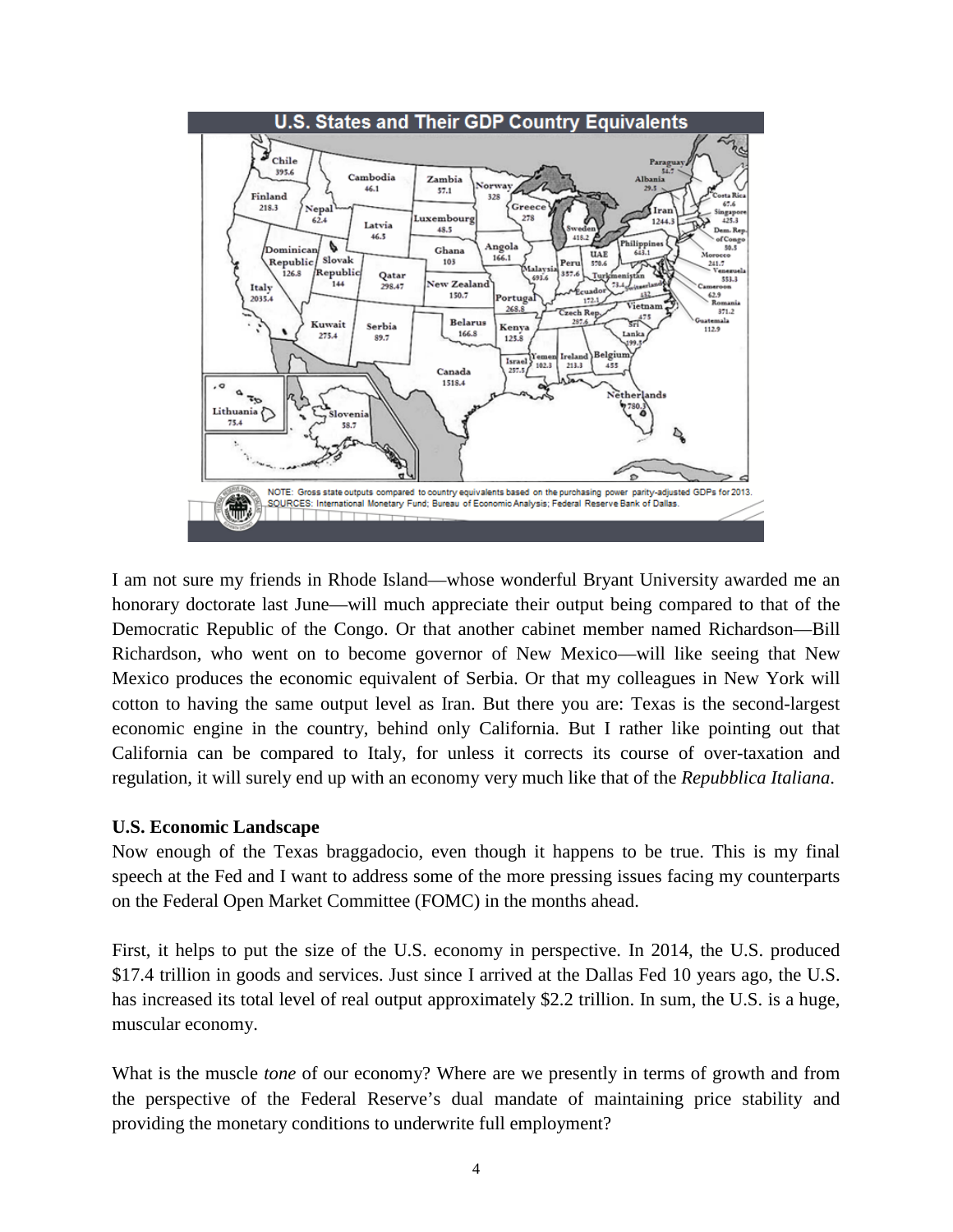Here is a simple "dashboard" we use at the Dallas Fed to encapsulate the economy's current condition:



The bottom line: At present, inflation is contained, unemployment is declining and approaching the level most economists feel is sustainable without creating inflationary pressures, and the overall economy is steaming along at a growth rate of 2.4 percent.

Importantly, our fellow citizens are once again feeling more confident about the economy. In an economy propelled by household and business spending, it is helpful to get a grasp of the feelings of the average American consumer. The University of Michigan Consumer Sentiment Survey does just that, and right now it is telling us that consumers feel better than they did on average from 2002 to 2007. It had been a long time since hope sprang eternal, but 2014 was a huge year for rebuilding consumer confidence.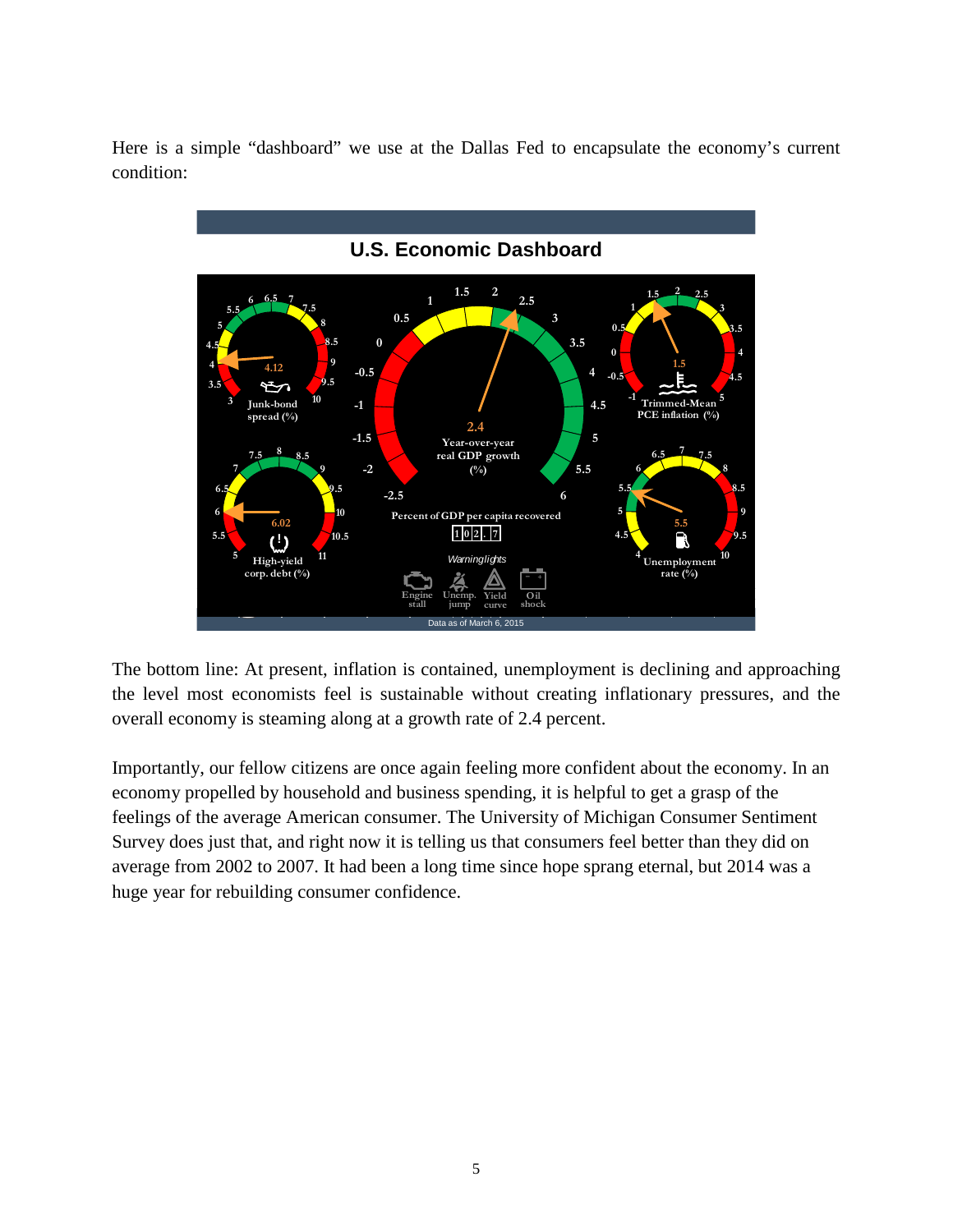

#### **Enter Prince: 'Gonna Party Like It's 1999'?**

Despite increased consumer sentiment, the U.S. experienced very uneven gross domestic product (GDP) growth during 2014. This was partly a result of severe winter weather and partly a result of the Affordable Care Act rollout, which disrupted the pattern of household health care expenditures. For the year as a whole, growth looks to have averaged out to around 2½ percent. That may not sound like much at first blush, but it was enough to give us a 1.1 percentage-point drop in the unemployment rate and the largest job gains since  $1999<sup>2</sup>$  You might not have expected that at the beginning of the year if you had listened to the gloom-and-doomers. The musician Prince (or should I call him by one of his other names: "the artist formerly known as Prince," Joey Coco, Alexander Nevermind or that  $\mathcal{F}_{symbol}$ ?) must have foreseen this when he sang "gonna party like it's 1999."

So, are we going to rock on? Should we look for more of the same in 2015? Or should we be reminded of another lyric from Prince: "… parties weren't meant to last"? Again, we need to put things in perspective.

The *Wall Street Journal* recently published an article that included a chart comparing the level of real GDP in the current expansion with that of four prior expansions. In that chart, the current expansion finished dead last, with output well behind what one might have expected based on the economy's performance during the late 1970s and the 1980s, 1990s and 2000s.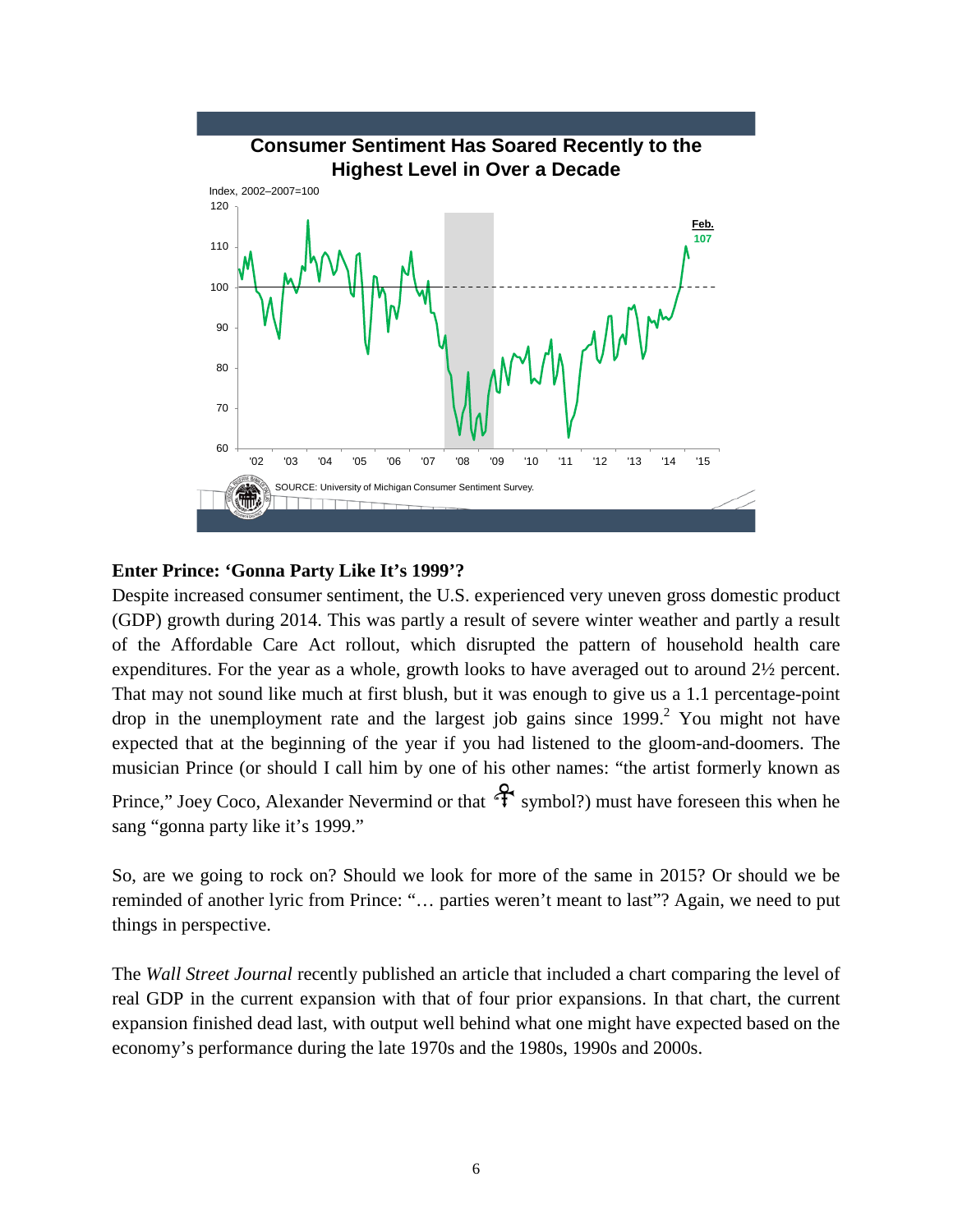

This picture changes markedly, though, if you divide GDP by the available labor force. Then the current expansion is tied with that of the 1990s and edges out those of the 1970s and 2000s. Really, all four of those expansions lie almost on top of one another, as the following chart shows. Only the recovery from the 1981–82 recession stands out. The implication is that the weak GDP growth we've seen during the current expansion is entirely explained by weak labor force growth.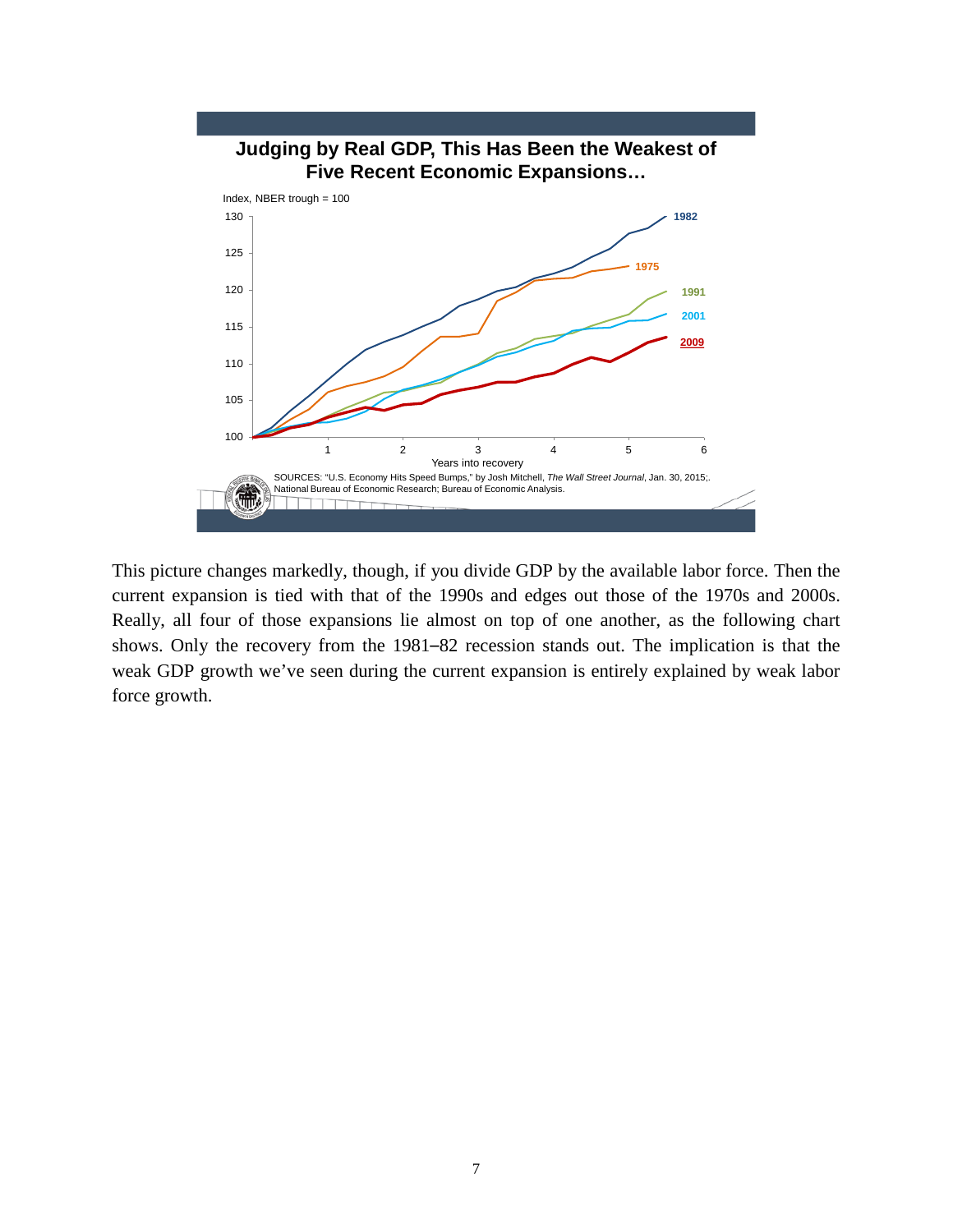

So why has labor force growth been weak? Demographics have played a big role. Population growth has slowed from 2¼ percent per year in the mid-1970s to 1 percent per year today, and more and more baby boomers—old codgers like me and Ambassador Djerejian—are pushing retirement age. The combined effect of these trends is that growth in the working-age (16 to 64) population has slowed to just 0.5 percent per year.<sup>3</sup> In addition, a higher proportion of young people are attending college than in the past, and the huge flow of women from the home to the workplace has largely run its course.<sup>4</sup> The recession of 2008–09 undoubtedly pushed many people into premature retirement. It's doubtful, though, whether enough of them can be brought back into the job market at this point to move the participation rate appreciably higher.

In sum, labor force growth has been anemic because of slow growth in the working-age population and because, for reasons that have nothing to do with monetary policy, the labor force participation rate for those of working age has stopped rising and started trending downward. Labor force growth is likely to remain anemic over at least the next couple of years. With the working-age population growing at only 0.5 percent per year, the dividing line between a rising and a falling unemployment rate is less than 100,000 jobs per month for any realistic assumption about labor force participation.

The point is that economic growth at the pace we saw in 2014 will very quickly drive us to and past the 5 to 5.5 percent unemployment range regarded as sustainable by most policymakers and private analysts. A repeat of 2014's performance would put us around 4.5 percent unemployment by year-end.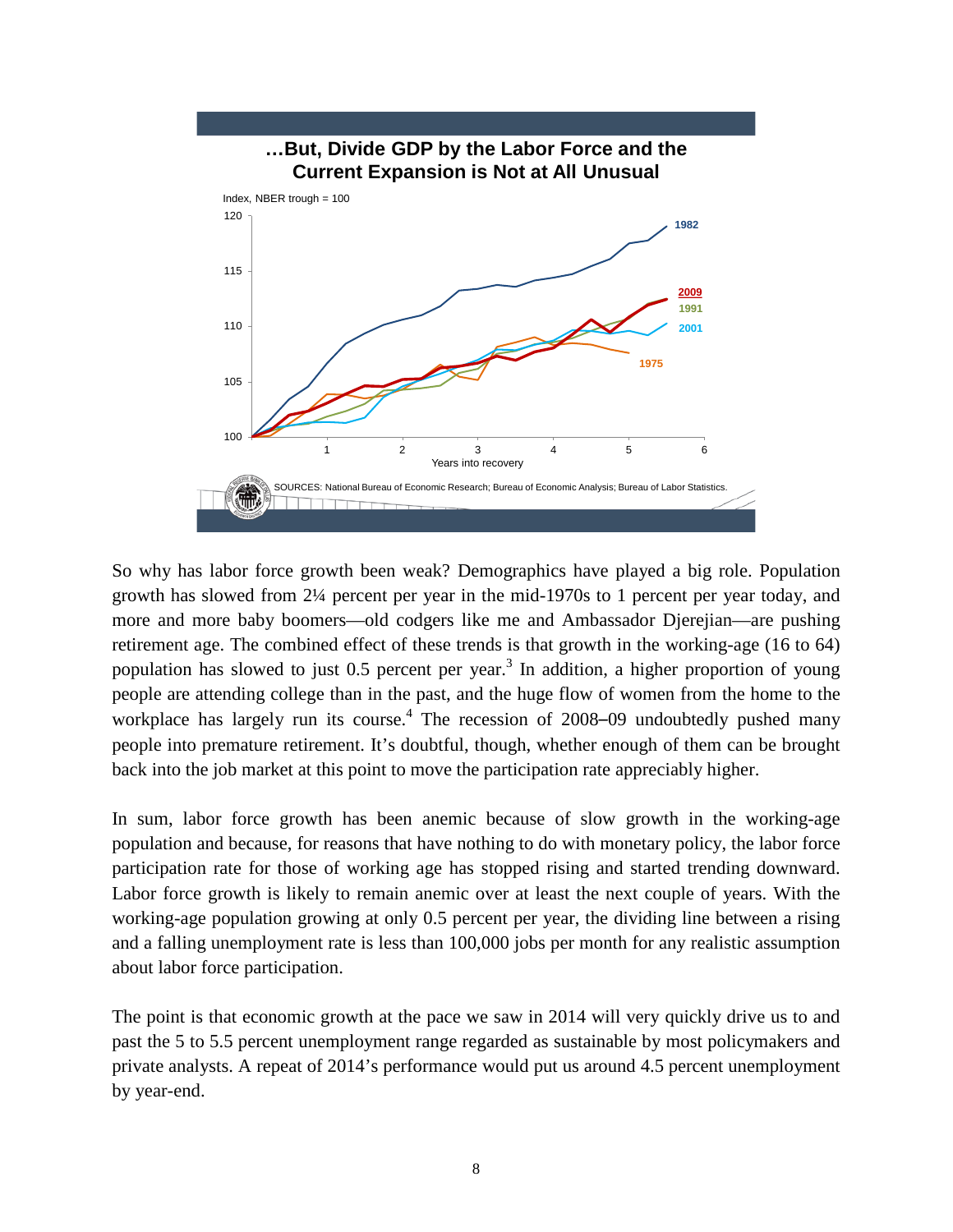The sustainable—or in Fedspeak, the "natural" rate of unemployment—varies over time with changes in educational attainment and the demographic composition of the labor force. At any point in time, estimates are subject to considerable uncertainty. We have to be constantly alert to the possibility that current estimates are mistaken. Still, given the dangers associated with overshooting full employment, I believe it behooves monetary policymakers to be cautious. With all the benefits of hindsight, the Congressional Budget Office estimates that the natural rate of unemployment has averaged 5.6 percent and has never fallen below 5 percent in the United States going all the way back to 1948.

Some commentators point to subdued wage growth as evidence that substantial labor market slack remains. Taking policy cues from present wage growth, though, would move us into dangerous territory indeed. Slack responds to monetary policy with a lag, and wage growth responds with a lag to slack, so current wage growth is a very backward-looking measure of policy's stance. Moreover, research conducted at the Dallas Fed has demonstrated that wage growth's response to labor market slack is highly nonlinear: The response gets stronger and stronger as slack diminishes.<sup>5</sup> The gradual increase in wage growth that we've seen to date is entirely consistent with historical experience once lags and nonlinearity are taken into account. The red lines in these two graphs will show you how we tracked from the beginning of 2011 to the end of 2014 in terms of wage growth detrended by inflation expectations (the vertical axis) relative to the declining unemployment rate (the horizontal axis), and then where we at the Dallas Fed expect to be at the end of 2015.

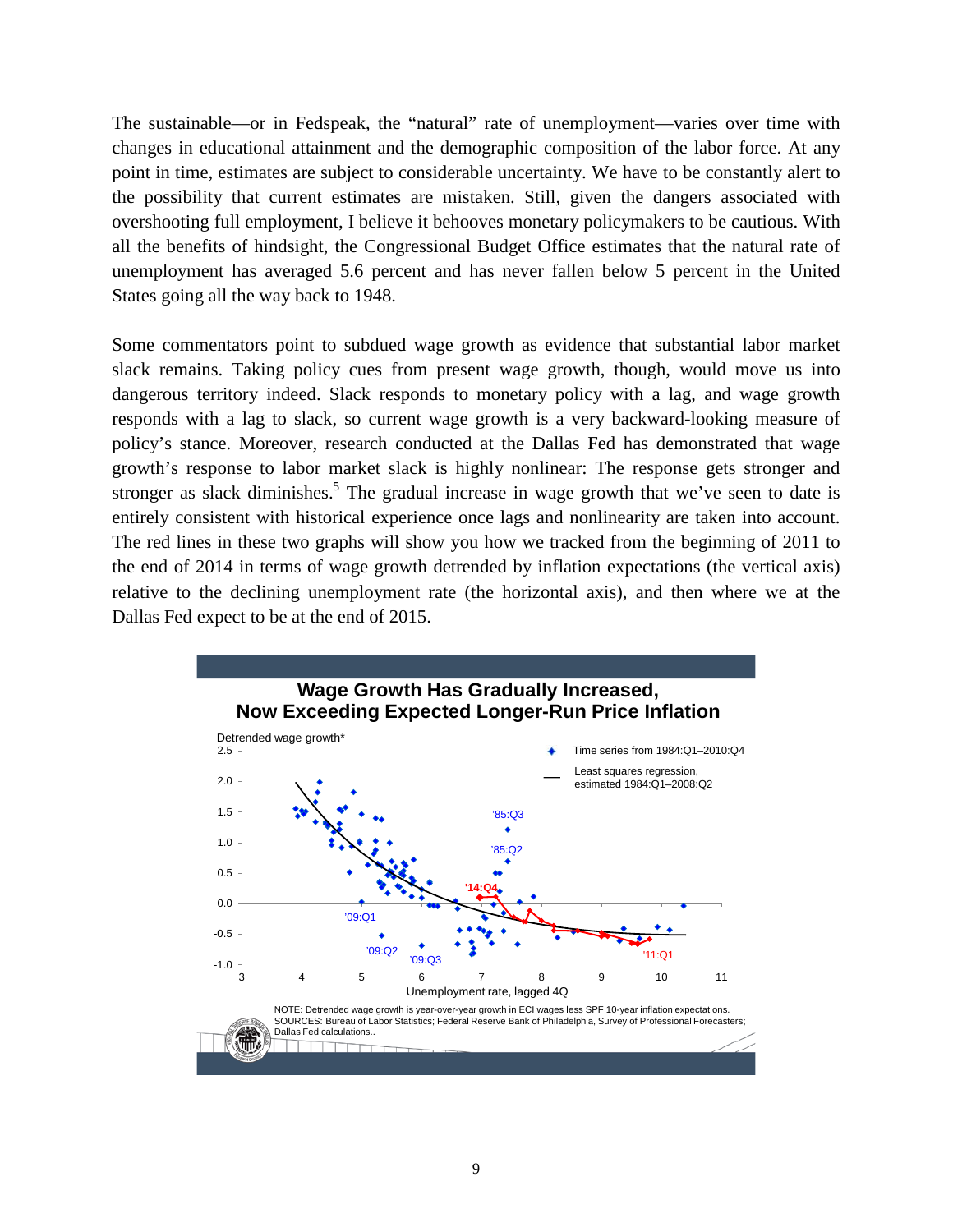

#### **Liftoff!**

Some highly respected observers would have the Fed wait until we "see the whites of fullemployment's eyes" before it starts raising interest rates or shrinking its \$2.5 trillion bond portfolio. Would pushing past full employment really be so bad? So what if inflation rises, temporarily, above target? Can't we do an after-the-fact course correction if it should turn out that policy has been too accommodative?

There's certainly something to the argument that it's okay to go off your diet from time to time, especially if your weight has been running below target. But you can't consistently binge without getting into trouble. Sooner or later, you have to bring your caloric intake back to normal, lest your weight and your waistline balloon and your health deteriorate. In the monetary policy sphere, unfortunately, cutting back has proven to be even more difficult than it is in personal weight control. In the real world, one never sees the smooth, moderately sized unemployment increases that our simple mathematical models so readily generate. A recessionary dynamic kicks in whenever the unemployment rate rises by more than a few tenths of a percentage point. The problem with overshooting full employment to any significant degree is that it has always set the stage for a new recession. Gaining weight (reducing the unemployment rate) is easy. Attempts to lose weight (to stem overheating of the economy) seem always to get out of control and land us in the hospital. **Every time the Fed has tightened policy after achieving full employment, it has driven the economy into recession.**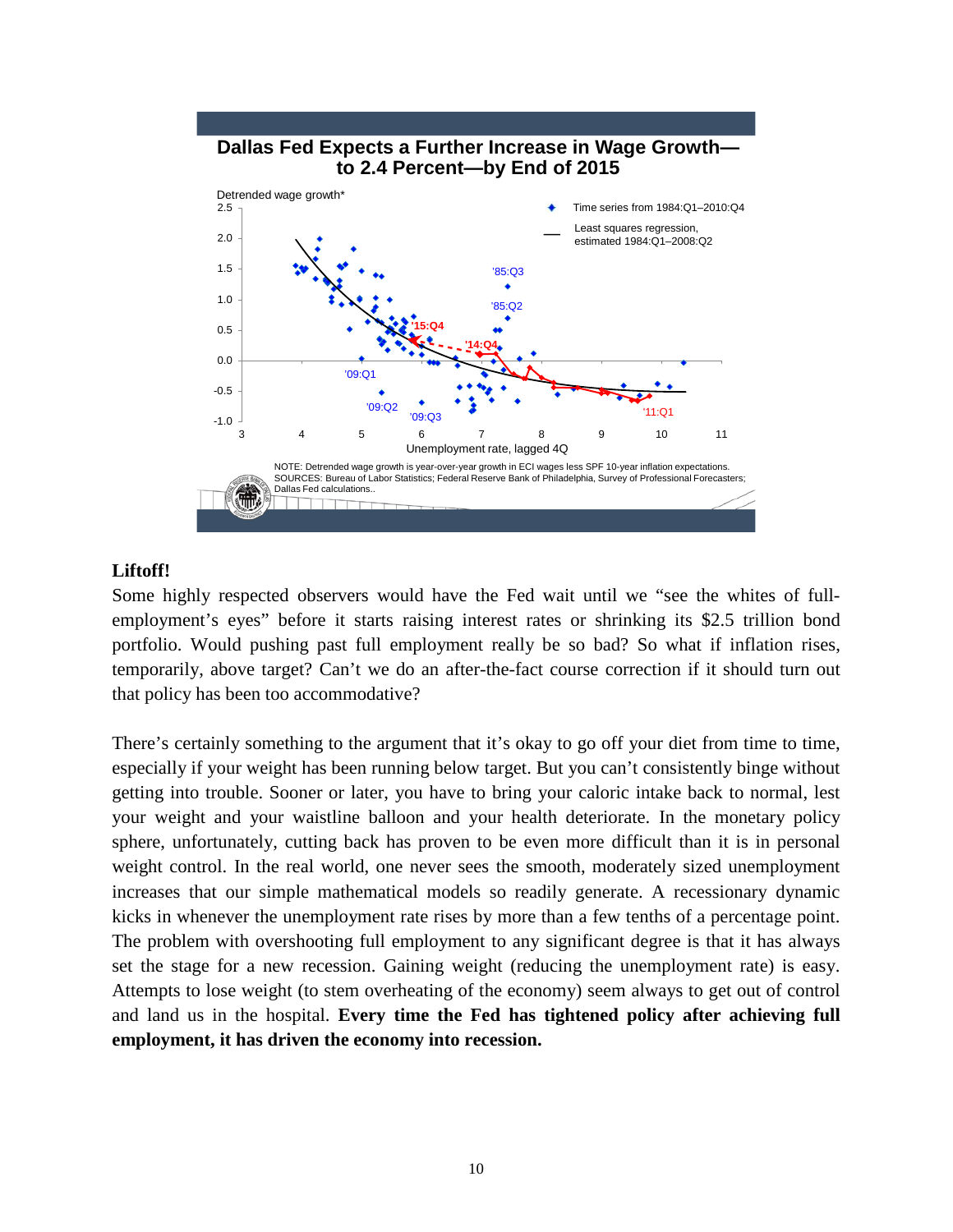It's because of this dynamic, and my desire to prolong the current expansion, that I have argued that we should begin reducing policy accommodation earlier than many of my colleagues on the FOMC appear to prefer.

There's every indication that solid, above-potential growth in employment and output is going to continue through the summer of 2015. The unemployment rate is likely to reach the bottom of the range of natural-rate estimates within that time frame. So if we are serious about limiting full-employment overshoot, I posit that prompt action to scale back policy accommodation is likely to prove imperative. The idea that we can substitute a steeper future funds-rate path for an early liftoff seems risky to me. I would rather the FOMC raise rates early and gradually than late and steeply.

The credibility of a "later and steep" policy strategy is suspect, it seems to me. Isn't it possible even likely—that the public will interpret a decision to defer liftoff as a signal that the committee is generally "dovish" and generally disinclined to raise rates? In other words, mightn't the public see the choice as between "earlier and gradual" and "later and gradual" rather than between "earlier and gradual" and "later and steep"?

I have felt that were we to begin *liftoff*—I have been eager to use this term in this town for some time, especially with Ellen Ochoa, the director of Johnson Space Center and the chair of the Houston Branch board of directors sitting right here in front of me!—earlier in 2015, markets would have more confidence about the "gradual" in "earlier and gradual." Otherwise, as some of my colleagues have stated publicly, if we were to defer liftoff until, say, December 2015 but plan to raise rates quickly thereafter, people have to wait until January 2016 to determine whether the FOMC is serious. Early and gradual is quickly verified. Later and steep requires a high level of trust. It is certainly no stretch to think that the public might not completely buy into the "steep" in "later and steep."

And what about the incentive to renege? January 2016 arrives. Suppose that the public has, in fact, not bought into the FOMC's promises of a steeper funds rate path. What if the Fed's surveys of market operators and dealers reveal that financial bets and commitments have been made such that a move to raise rates appears likely to incite financial market turbulence? Might future policymakers then be strongly tempted to back down?

#### **Inflation Outlook**

In the aviary of central bankers, I am known as a "hawk," even though I have not spoken of the threat of immediate inflation since 2008, when we had an inflationary scare before having the legs pulled out from the table of the economy with the implosion of Lehman Brothers and the financial superstructure. You may wonder how I view the minimal inflation, or even deflationary pressure, some commentators seem to be worrying about.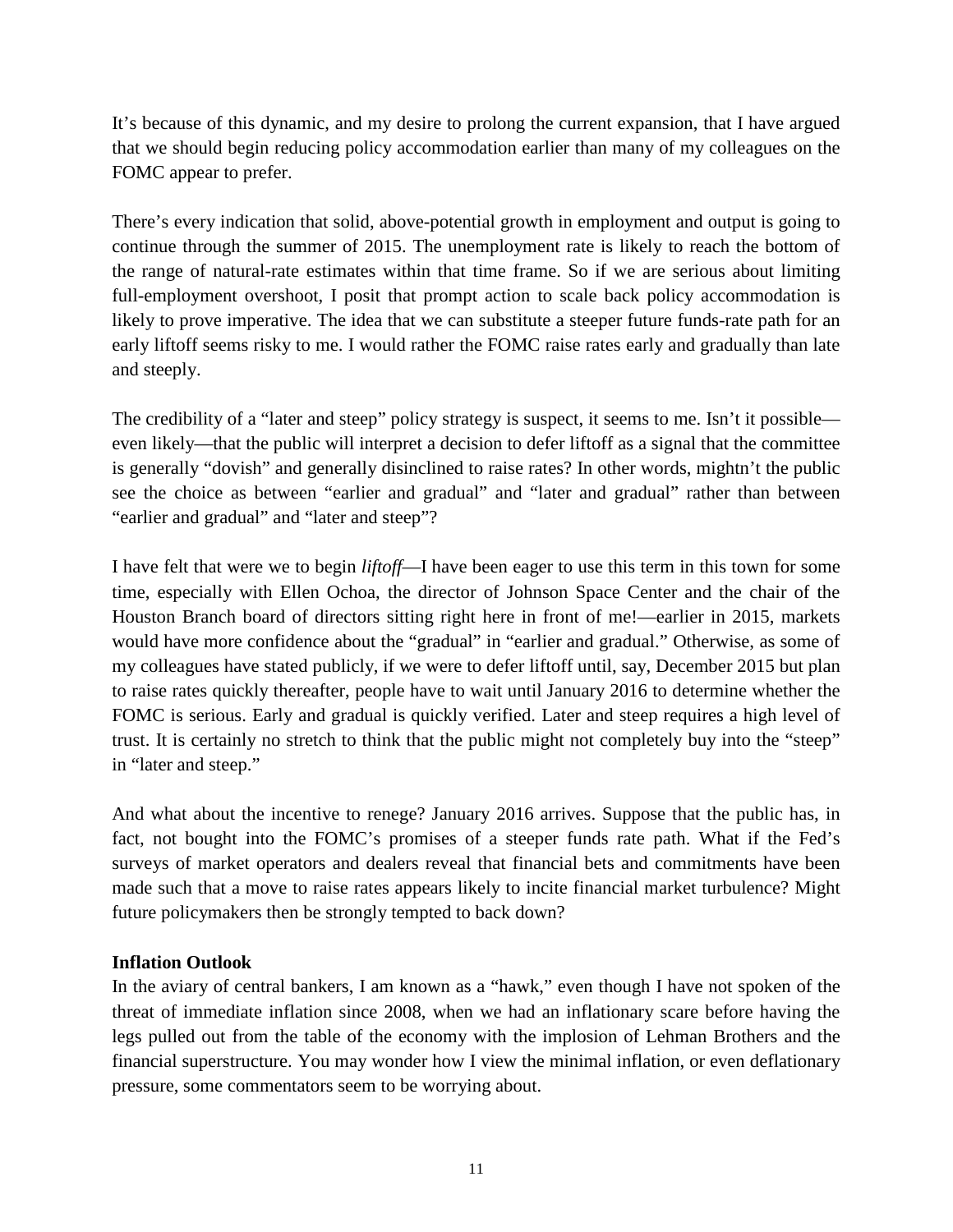The FOMC is trying its level best to understand the dynamics of inflation. We have declared a 2 percent intermediate target for inflation, which seems to be standard for most central banks. Headline inflation measures show a significant shortfall from that target. The headline personal consumption expenditures (PCE) price index fell 0.5 percent in January. Its 12-month increase was just 0.2 percent, down from 1.6 percent in June. Should this low, and still falling, rate of price inflation retard the date of the liftoff from the zero-interest-rate policy we have been operating for more than six years?

I think not. Especially here in Houston, folks know that headline inflation is being held down by the big decline in energy prices that began in the second half of 2014. But we should also know that once energy prices stabilize, headline inflation is likely to bounce right back up. Policy needs to take past inflation into account, but it needs to take future inflation into account, too. For policy purposes, it is inflation's medium-term trend that matters. That's why, in evaluating progress toward our price-stability objective, I pay close to zero attention to realized headline inflation. I pay nearly as little attention to conventional core inflation, which excludes food and energy prices. I prefer the Dallas Fed's Trimmed Mean PCE core inflation measure, which each month excludes the most extreme upward and downward price movements, regardless of their source. Here's a graph of the current trend of both headline and Trimmed Mean PCE inflation:



A good core inflation measure strips the noise out of headline inflation and leaves the signal. The trimmed mean inflation rate has, so far, held pretty steady in the face of the drop in energy prices and the appreciation of the dollar. It would not surprise me to see some decline in the trimmed mean run rate, as we did last month, in the near term; but I think that the decline will likely be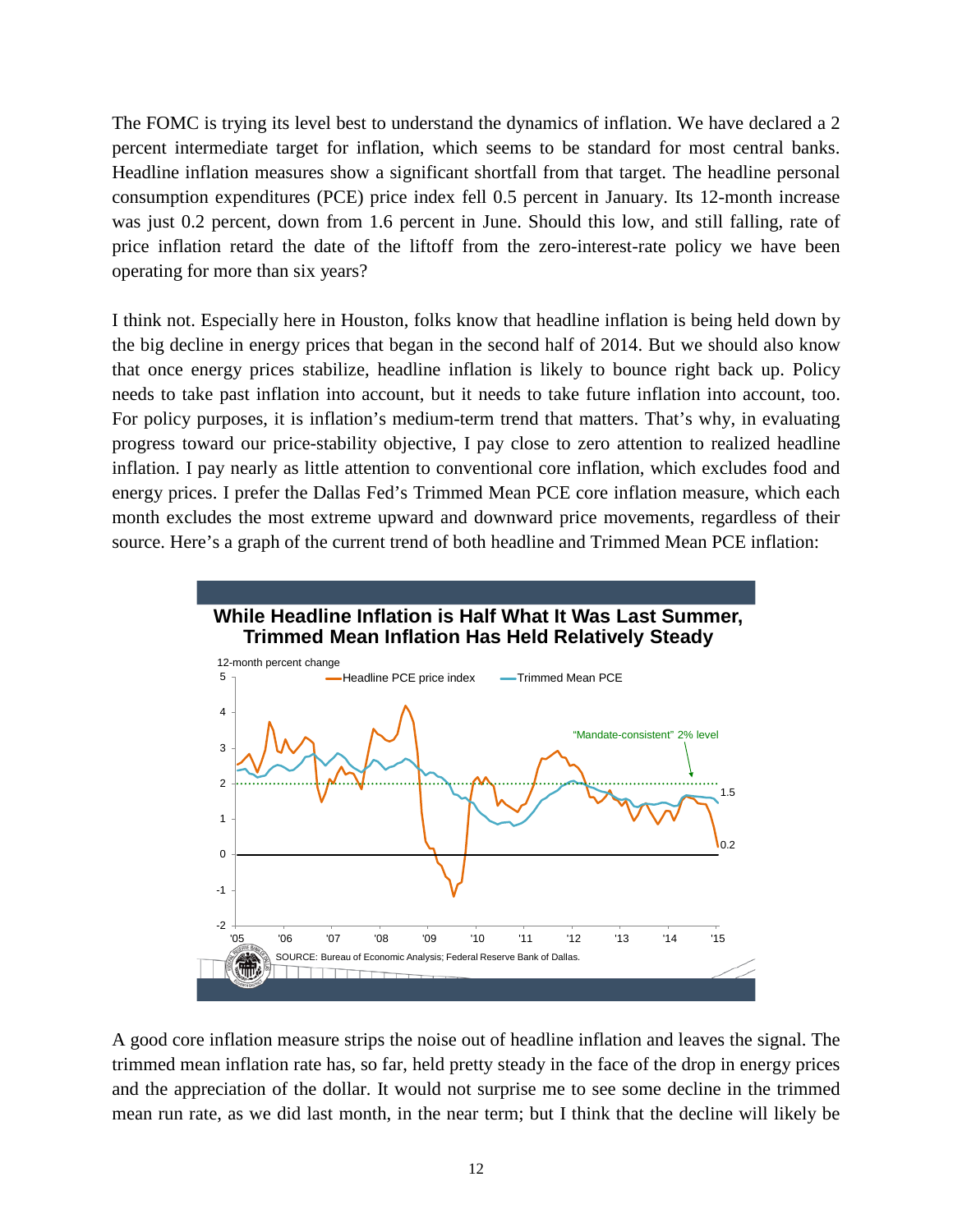temporary. The inflation trend should reverse later this year, assuming that energy prices don't fall further and that the dollar stabilizes.

If you go to the Dallas Fed website, you will see our most recent posting: The 12-month trimmed mean rate slipped slightly to 1.5 percent, just below the range of 1.6 to 1.7 percent it's occupied every month since April 2014.<sup>6</sup> While 1.5 percent is lower than the FOMC is shooting for, it's a whole lot less discouraging than a headline inflation reading of almost nil. At the end of the year, trimmed mean inflation is more likely to be above its current 1.5 percent rate than below.

#### **Janet Yellen Is No Mae West!**

That's probably about all the interpreted Fedspeak you can handle in an evening, so perhaps I can leave you with a few simple takeaways. The U.S. economy is improving. We are approaching any sensible measure of full employment. And even though the numeric inflation target for the intermediate term has not been reached, we have reasonable price dynamics that are unlikely to threaten further economic growth and continued job creation as long as the FOMC doesn't flinch from beginning to normalize policy on a timely basis.

We will see. In a recent speech to the Economic Club of New York, I quoted Mae West: "I generally avoid temptation," she said, "unless I can't resist it."

I think I am safe in saying that Janet Yellen is no Mae West. I leave the Fed with the high expectation that she will ably lead the FOMC down the path of normalizing monetary policy and resist any temptation to delay for too long that path-changing task.

Ed, thank you for letting me speak here tonight. I thank the people of Houston and all of Texas for allowing me the privilege of serving for a decade as president and CEO of the Eleventh District's Federal Reserve Bank. The past 10 years have been challenging but immensely rewarding. Indeed, in my farewell letter to my staff, I suggested that given the crisis we went through, the life of a Fed president should be measured in dog years. So I thank you all for letting me lead your Federal Reserve Bank for the past 70 years.

Goodnight, God bless you, and God bless Texas.

#### **Notes**

<sup>1</sup> See "Homage to Texas, the Great People of Dallas and the Staff of the Dallas Fed," speech by Richard W. Fisher, March 6, 2015, www.dallasfed.org/news/speeches/fisher/2015/fs150306.cfm.

 $3$  Of note, the 0.5 percent growth rate for the working-age population, defined here as those ages 16 to 64, isn't very sensitive to changing the age limits. The working population age 20 to 64, for example, has also been growing at 0.5 percent per year, while the working population age 16 to 69 has been increasing at about 0.6 percent per year.

<sup>&</sup>lt;sup>2</sup> Nonfarm employment rose 2.27 percent in 2014, the highest December-over-December growth rate since 1999's 2.49 percent.